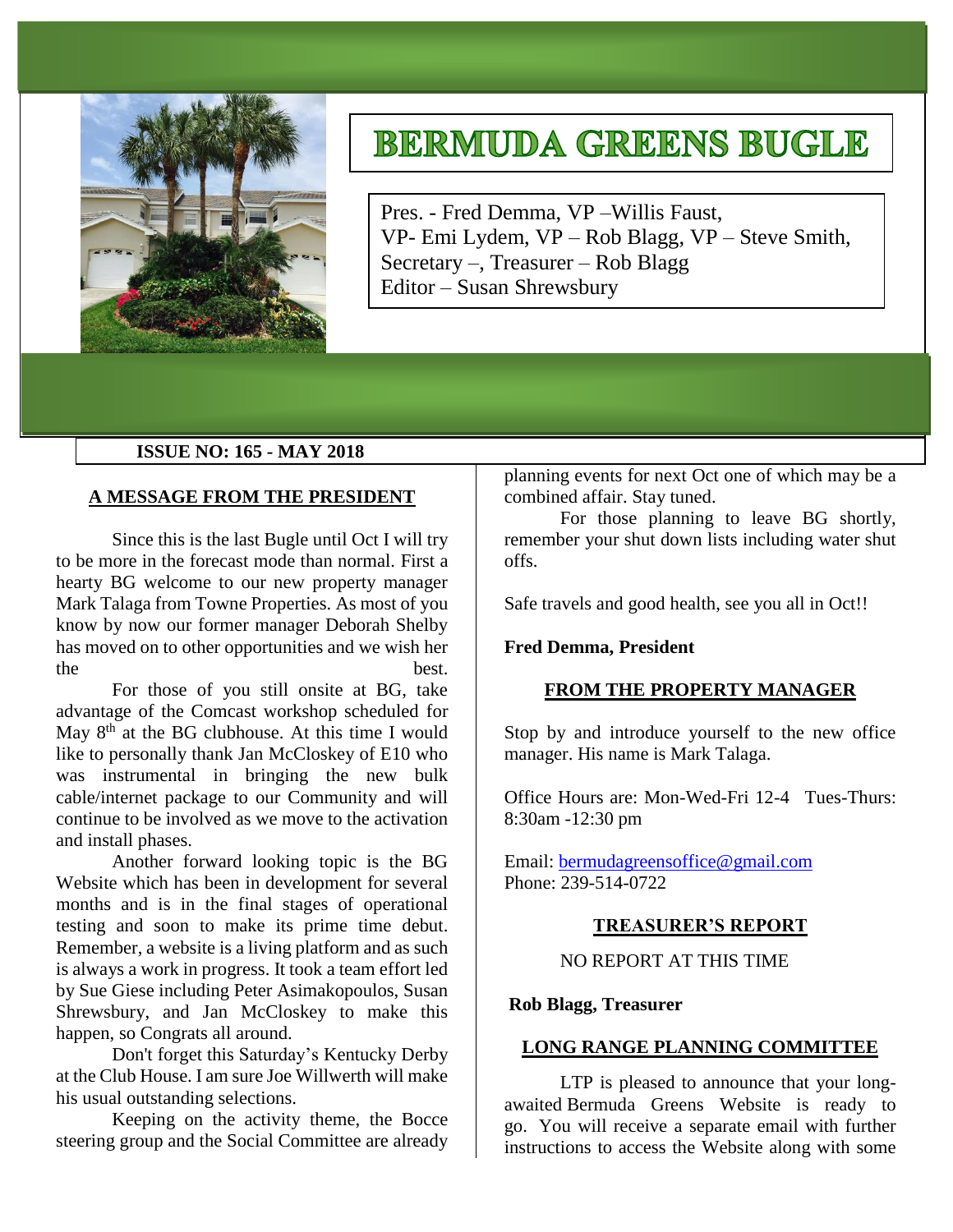helpful tips. We hope that you will find the easy access to forms and information useful. Please remember, this is a start. Your Website will evolve and grow over time to reflect what is important for the Community.

Don't worry, the Website does not replace email blasts which will continue to update you on important happenings.

Long Term Planning wishes everyone a happy, safe and healthy summer!

**Sue Giese, LRPC Chair suegiese@gmail.com**

# **RECYCLING**

#### **Kicking the habit: Our Plastic Addiction**

• 2.5 Million Plastic bottles are used in the US every hour.

● 9% is the estimated percent of plastic EVER recycled.

• 8.3 Billion Metric Tons is the weight of plastic ever produced.

• \$86 - \$125 Billion is the estimated value of annual global plastic industry.

● 1 Million Seabirds die every year from plastic entanglement or indigestion.

• 8 Million Metric Tons of plastic enter the oceans every year.

• 150 Metric Tons of plastic is in our oceans.

Plastic is ever present every day wherever we go. But our planet is paying a high price for our throw away culture. From water bottles to disposable coffee cups, items that we use for just a few moments can take up to centuries to decompose.

The pressure to reduce waste and think more sustainably is rising and governments are taking stock. In August, Kenya introduced the toughest law aimed at reducing plastic pollution, where Kenyans who produce, sell or even use plastic bags risk up to 4 years or \$40,000 fines. British Prime Minister Theresa May said she would eradicate avoidable plastic by 2042.

Sadly, the United States is not on the list of countries that recycle most. At just over 30% we remain on the list of countries that recycle least!

We can all help by being educated consumers. Bring your own reusable cloth bags to the grocery store or ask for paper bags. Purchase

recyclable packaging, not plastic. Think Zero Plastic grocery shopping, Zero-Waste.

Did you know the Naples Daily News now comes in a recyclable plastic bag? Add this bag to your other plastic bags for recycling and return them to the Publix or Walmart container outside the store for plastic bags.

# **Emi Lydem**

# **LANDSCAPE COMMITTEE**

As we complete the Bugle for the season this month, the Irma cleanup continues. While the majority of work has finished there are still a few areas to complete. The Dumpster is waiting for a new enclosure, which should be here soon. Once done the landscape in that area needs to be completed, along with the entrance way. There are several areas that still need new sod and a few plantings. As you know, we are experiencing a 5" plus rain deficit. Once the rainy season begins in earnest the sod and planting will take place.

As you head north please remember to remove any annuals you may have planted. Place the removed plants in a paper bag and place them curbside on Friday for collection. Also please bring in any pots and decorative garden items as these may become airborne during a hurricane. If you leave them they will be tossed.

Wishing everyone a safe and healthy summer! Happy gardening.

**Emi Lydem & Steve Smith, Chairs Landscape Committee**

# **BOCCE**

The Bocce Steering Group thanks everyone for the participation this season and look forward to the 2019 season. During the summer the court will undergo some renovations replacing rotted wood, improving court drainage and surface dressing.

Have a safe and healthy summer.

**Bob Giese, Bocce Steering Committee**